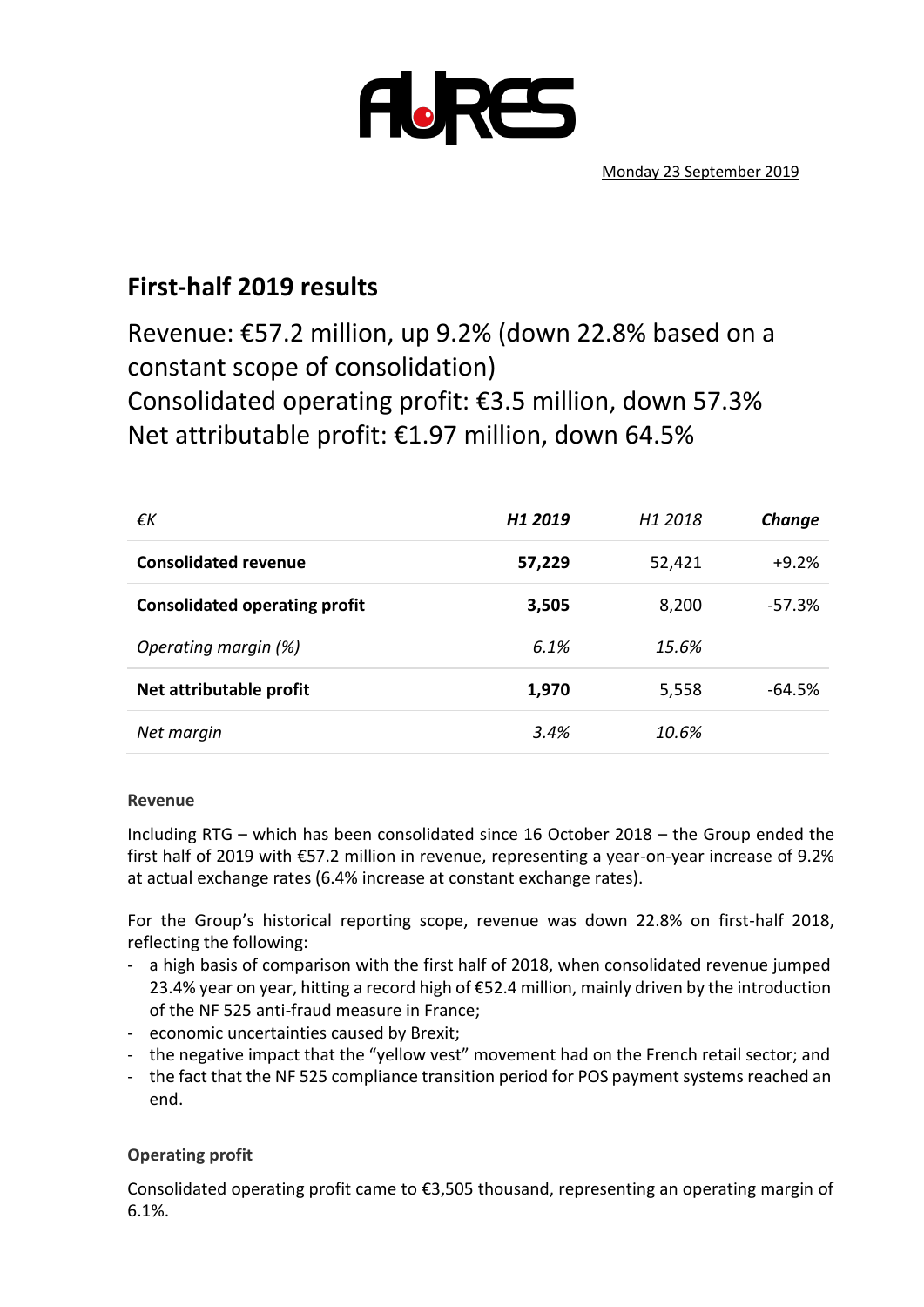The 57.3% year-on-year decrease in operating profit was mainly due to the revenue contraction posted by the Group's historical reporting scope, which led to a reduction in gross margin of around €4.4 million.

For the historical reporting scope, gross margin held firm compared with the same period of 2018, at a rate of 37.5%.

The sharp fluctuations in the average USD/EUR exchange rate during the period had only a very limited impact thanks to the effectiveness of the currency hedges put in place by the Group.

RTG contributed a negative €299 thousand to consolidated operating profit.

The overall operating profit decrease must also be seen in the light of the Group's ongoing expansion of the kiosks business and the start-up of its innovation department, which have led to additional expenditure in terms of recruitment, payroll costs and certifications for products and prototypes.

The Group's first-time application of IFRS 16 during the period resulted in the cancellation of €924 thousand worth of lease payments and the recognition of €872 thousand in depreciation expense.

#### **Net profit**

Net attributable profit amounted to €1,970 thousand, down 64.5% year on year.

The Group recorded a net financial loss of  $\epsilon$ 271 thousand in first-half 2019 versus €233 thousand in net financial profit in the equivalent prior-year period. This negative swing reflects currency fluctuations as well as €121 thousand in interest expense on lease liabilities recognised as a result of the Group's adoption of IFRS 16.

Income tax expense totalled  $E1,243$  thousand and the effective tax rate was 38.4%.

At 30 June 2019, the Group had cash and cash equivalents of €9.7 million and total borrowings and debt of €20.8 million, including €6.8 million in lease liabilities recognised on the first-time application of IFRS 16.

At its meeting on 23 September 2019, the Board of Directors reviewed and approved the interim financial statements for the six months ended 30 June 2019.

The review procedures carried out on these financial statements by the Statutory Auditors are currently being finalised.

# **Outlook**

2019 is a transitional year for AURES, during which it will integrate RTG, continue to expand its kiosks business and start up its innovation department.

The Group is now targeting double-digit growth for the full year.